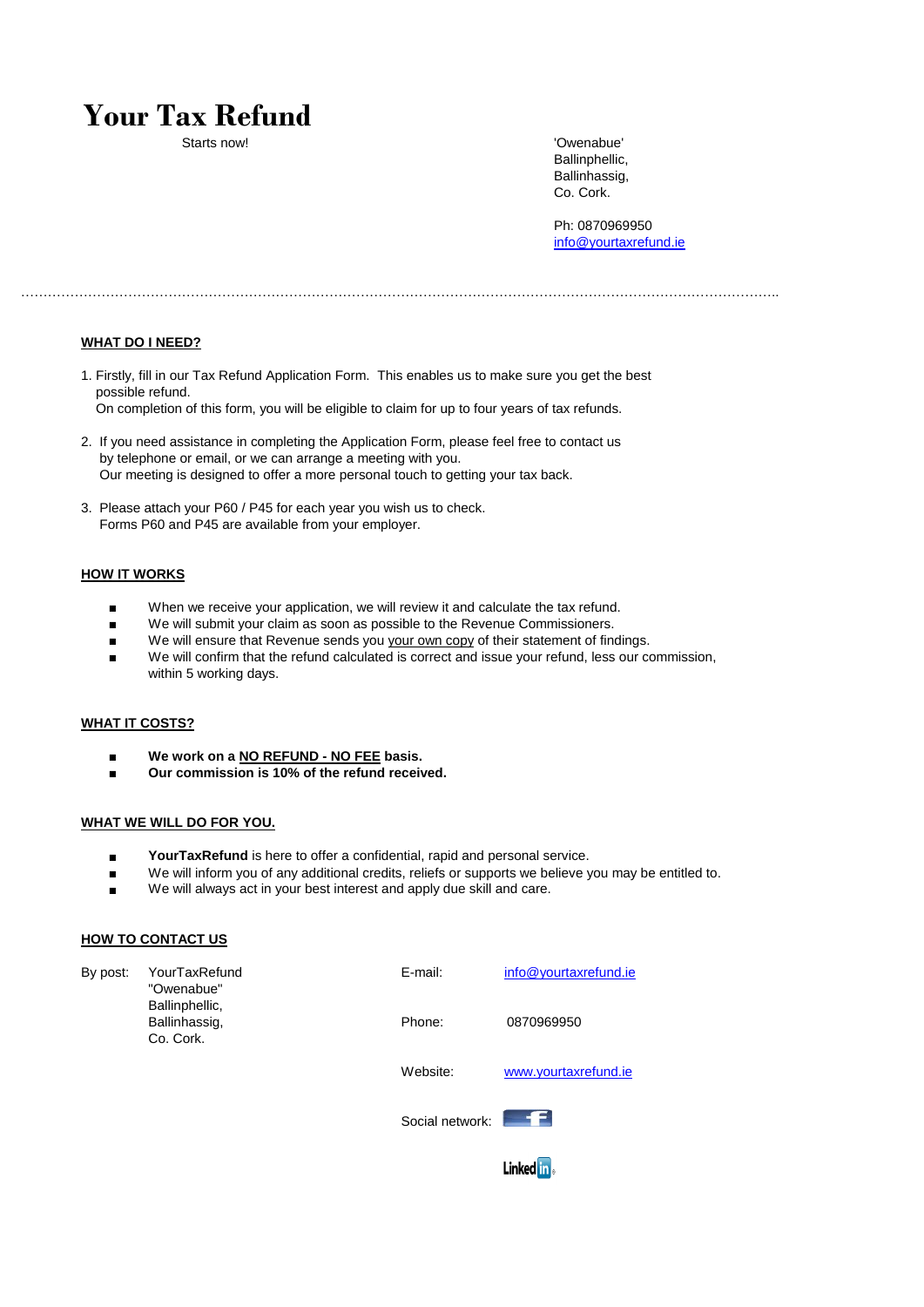| <b>First Name</b>     |    | Surname           |  |
|-----------------------|----|-------------------|--|
| <b>Postal Address</b> |    |                   |  |
|                       |    |                   |  |
| Date of Birth         | // | <b>PPS Number</b> |  |
| Nationality           |    | Mobile            |  |
| E-mail address        |    | Home / Work       |  |

| Please tick the appropriate box:                                                            |       | Please tick if you wish to claim:                                                          |  |  |  |
|---------------------------------------------------------------------------------------------|-------|--------------------------------------------------------------------------------------------|--|--|--|
| Single<br>Married<br>Widowed<br>Divorced<br>Married but living apart<br>Living with Partner |       | One-Parent Family Tax Credit<br><b>Widowed Parent Credit</b><br>Incapacitated Child Credit |  |  |  |
| If Married, please answer every question in relation to both you and your Spouse.           |       |                                                                                            |  |  |  |
| Date of Change in Marital Status                                                            | . / / |                                                                                            |  |  |  |
|                                                                                             |       |                                                                                            |  |  |  |
| Date of Birth of Spouse                                                                     |       | Number of Children                                                                         |  |  |  |
|                                                                                             |       | PPS of Spouse                                                                              |  |  |  |
| Name of Spouse<br>Nationality of Spouse                                                     |       | Tick if spouse is living in Ireland                                                        |  |  |  |
| Occupation of Spouse                                                                        |       |                                                                                            |  |  |  |

## ANY OTHER INFORMATION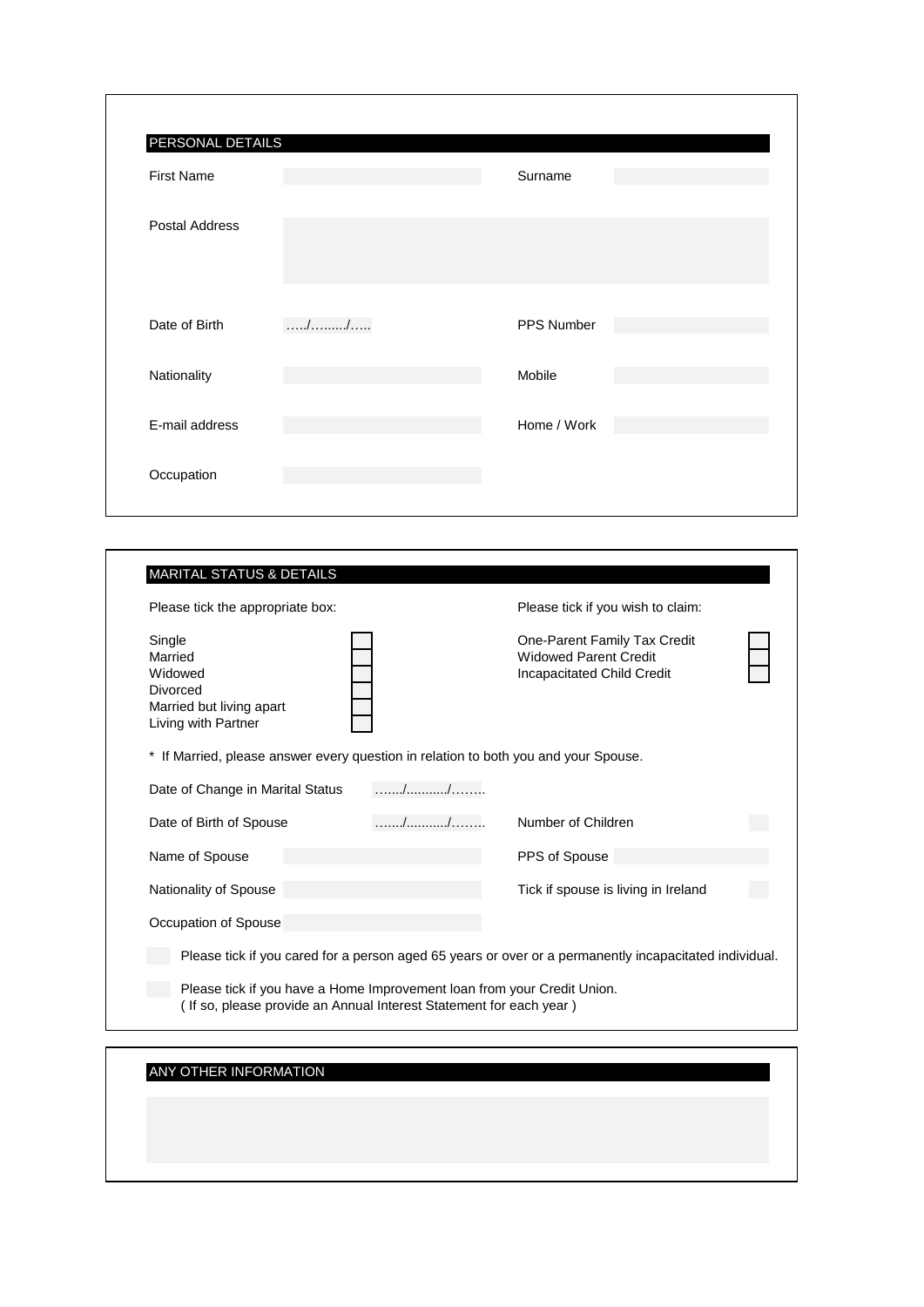# Tax Year 2007 Tax Refund Application for the year ended 31st December 2007

| GENERAL INFORMATION ABOUT INCOME                                                                                                                 |                   |                                                            |                                                  |                                                               |
|--------------------------------------------------------------------------------------------------------------------------------------------------|-------------------|------------------------------------------------------------|--------------------------------------------------|---------------------------------------------------------------|
| Please tick the appropriate box(s)<br>Employee Income                                                                                            |                   | Non-Irish Income                                           |                                                  | Self Employed Income                                          |
| Social Welfare Income                                                                                                                            | Pension Income    |                                                            | Any other Income                                 |                                                               |
| Please attach P60 / P45 for 2007 together with any other relevant documentation of income.                                                       |                   |                                                            |                                                  |                                                               |
| <b>MEDICAL EXPENSES</b>                                                                                                                          |                   | OCCUPATION(S)                                              |                                                  |                                                               |
| <b>Medical Prescriptions:</b><br>Doctor / Hospital Expenses:<br>Physio or similar:<br>Nursing Home Expenses:                                     | €<br>€<br>€<br>€  |                                                            | Employment Occupations held this year:           |                                                               |
| <b>Qualifying Dental Expenses</b><br>Other (please specify)<br>Total<br>Repaid by medical insurance<br>Note : you must keep receipts for 4 years | €<br>€<br>€<br>I€ | MEDICAL INSURANCE RELIEF<br>Enter amount paid by employer: | (e.g. VHI, Quinn healthcare or Hibernian Aviva). | If your employer pays any part of your Medical Insurance<br>€ |
| TRADE UNION SUBSCRIPTION                                                                                                                         |                   | WASTE DISPOSAL (BIN TAGS)                                  |                                                  |                                                               |
| Tick if you were a union member                                                                                                                  |                   | Amount paid in previous year                               |                                                  | €                                                             |
| QUALIFYING TUITION FEES PAID                                                                                                                     |                   |                                                            |                                                  |                                                               |
| Amount of fees paid in respect of the 2007 academic year                                                                                         |                   | €                                                          |                                                  |                                                               |
| Duration of course (Number of Years)                                                                                                             |                   |                                                            |                                                  |                                                               |
| Name of course                                                                                                                                   |                   |                                                            |                                                  |                                                               |
| Name of college                                                                                                                                  |                   |                                                            |                                                  |                                                               |
| Type of course                                                                                                                                   |                   |                                                            |                                                  |                                                               |
| Name of Student                                                                                                                                  |                   |                                                            |                                                  |                                                               |
|                                                                                                                                                  |                   |                                                            |                                                  |                                                               |
| <b>RENT DETAILS</b>                                                                                                                              |                   |                                                            |                                                  |                                                               |
| Rent payable to:                                                                                                                                 | Private Landlord  | <b>Business</b>                                            |                                                  |                                                               |
|                                                                                                                                                  | Agent             | Landlord Living Abroad                                     |                                                  |                                                               |
| <b>Rental Address</b>                                                                                                                            |                   |                                                            |                                                  |                                                               |
|                                                                                                                                                  |                   |                                                            |                                                  |                                                               |
| Name of Landlord/Agent                                                                                                                           |                   | Date tenancy commenced                                     |                                                  |                                                               |
| <b>Landlord PPS</b>                                                                                                                              |                   | Amount of rent paid in year                                |                                                  | €                                                             |
| MEDICAL CARD                                                                                                                                     |                   | <b>DONATIONS</b>                                           |                                                  |                                                               |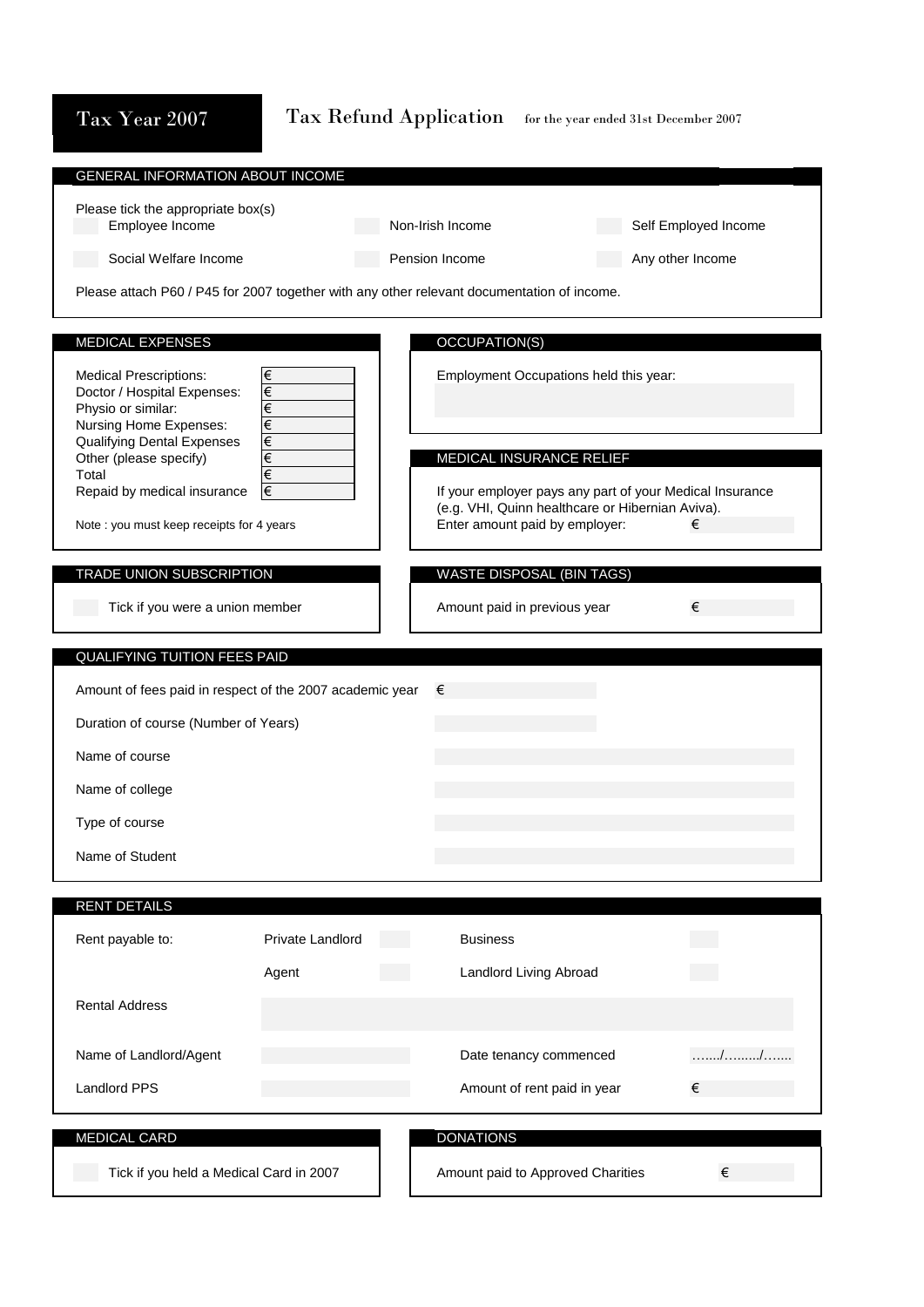| Tax Year 2008                                                                                                | <b>Tax Refund Application</b> |                                   | for the year ended 31st December 2008                                                                        |                      |
|--------------------------------------------------------------------------------------------------------------|-------------------------------|-----------------------------------|--------------------------------------------------------------------------------------------------------------|----------------------|
| GENERAL INFORMATION ABOUT INCOME                                                                             |                               |                                   |                                                                                                              |                      |
| Please tick the appropriate box(s)<br>Employee Income                                                        |                               | Non-Irish Income                  |                                                                                                              | Self Employed Income |
| Social Welfare Income                                                                                        |                               | Pension Income                    |                                                                                                              | Any other Income     |
| Please attach P60 / P45 for 2008 together with any other relevant documentation of income.                   |                               |                                   |                                                                                                              |                      |
|                                                                                                              |                               |                                   |                                                                                                              |                      |
| <b>MEDICAL EXPENSES</b>                                                                                      |                               | <b>OCCUPATION(S)</b>              |                                                                                                              |                      |
| <b>Medical Prescriptions:</b><br>Doctor / Hospital Expenses:<br>Physio or similar:<br>Nursing Home Expenses: | €<br>€<br>€<br>€              |                                   | Employment Occupations held this year:                                                                       |                      |
| <b>Qualifying Dental Expenses</b><br>Other (please specify)                                                  | €<br>€                        | MEDICAL INSURANCE RELIEF          |                                                                                                              |                      |
| Total                                                                                                        | €                             |                                   |                                                                                                              |                      |
| Repaid by medical insurance<br>Note : you must keep receipts for 4 years                                     | €                             | Enter amount paid by employer:    | If your employer pays any part of your Medical Insurance<br>(e.g. VHI, Quinn healthcare or Hibernian Aviva). | €                    |
| TRADE UNION SUBSCRIPTION                                                                                     |                               |                                   |                                                                                                              |                      |
|                                                                                                              |                               | WASTE DISPOSAL (BIN TAGS)         |                                                                                                              |                      |
| Tick if you were a union member                                                                              |                               | Amount paid in previous year      |                                                                                                              | €                    |
| QUALIFYING TUITION FEES PAID                                                                                 |                               |                                   |                                                                                                              |                      |
| Amount of fees paid in respect of the 2008 academic year                                                     |                               | €                                 |                                                                                                              |                      |
| Duration of course (Number of Years)                                                                         |                               |                                   |                                                                                                              |                      |
| Name of course                                                                                               |                               |                                   |                                                                                                              |                      |
| Name of college                                                                                              |                               |                                   |                                                                                                              |                      |
| Type of course                                                                                               |                               |                                   |                                                                                                              |                      |
| Name of Student                                                                                              |                               |                                   |                                                                                                              |                      |
|                                                                                                              |                               |                                   |                                                                                                              |                      |
| <b>RENT DETAILS</b>                                                                                          |                               |                                   |                                                                                                              |                      |
| Rent payable to:                                                                                             | Private Landlord              | <b>Business</b>                   |                                                                                                              |                      |
|                                                                                                              | Agent                         | <b>Landlord Living Abroad</b>     |                                                                                                              |                      |
| <b>Rental Address</b>                                                                                        |                               |                                   |                                                                                                              |                      |
|                                                                                                              |                               |                                   |                                                                                                              |                      |
| Name of Landlord/Agent                                                                                       |                               | Date tenancy commenced            |                                                                                                              |                      |
| <b>Landlord PPS</b>                                                                                          |                               | Amount of rent paid in year       |                                                                                                              | €                    |
| <b>MEDICAL CARD</b>                                                                                          |                               | <b>DONATIONS</b>                  |                                                                                                              |                      |
|                                                                                                              |                               |                                   |                                                                                                              |                      |
| Tick if you held a Medical Card in 2008                                                                      |                               | Amount paid to Approved Charities |                                                                                                              | €                    |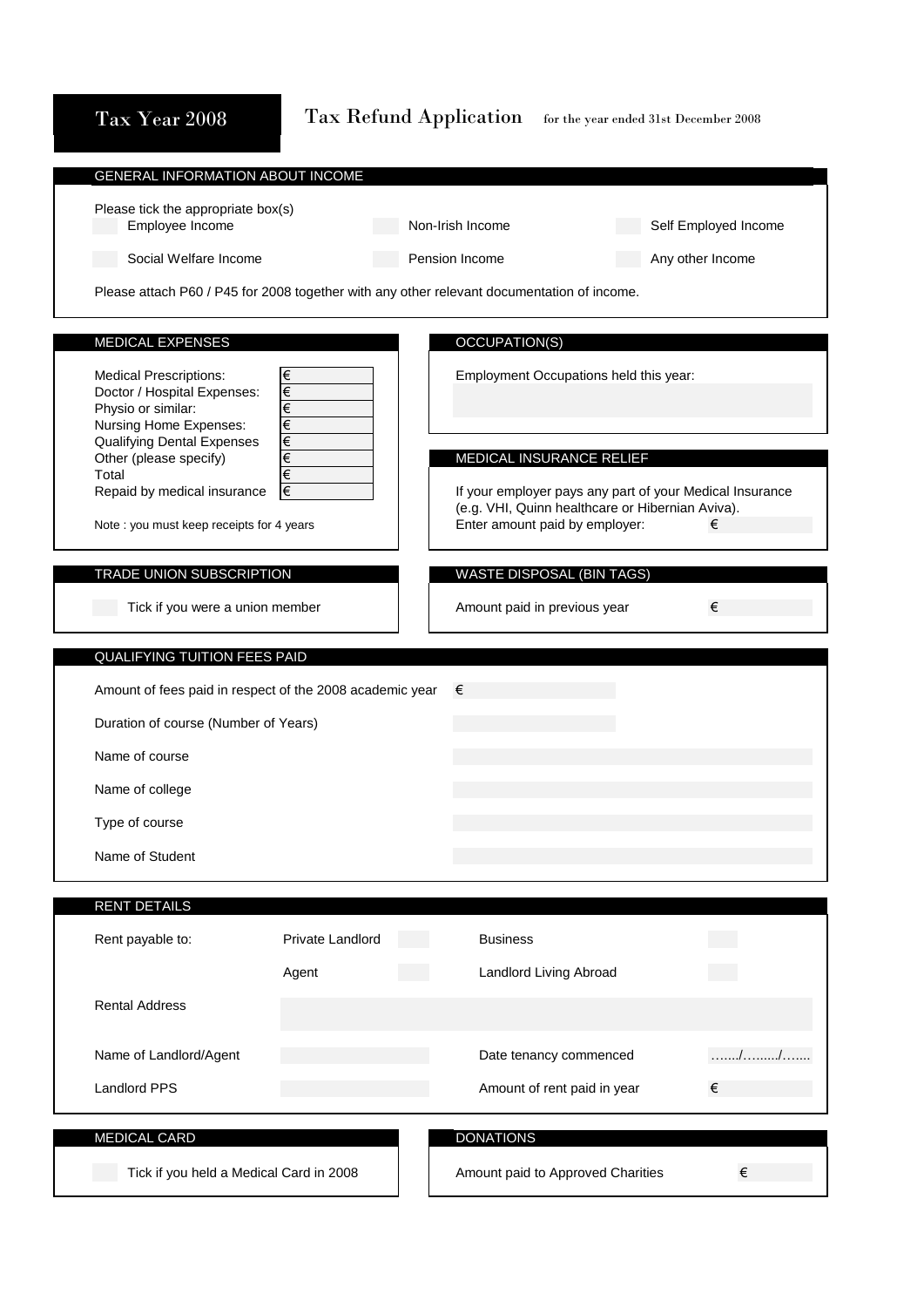## Tax Year 2009 Tax Refund Application for the year ended 31st December 2009

| <b>GENERAL INFORMATION ABOUT INCOME</b>                                                                      |                   |                                                                                                                         |                                                          |
|--------------------------------------------------------------------------------------------------------------|-------------------|-------------------------------------------------------------------------------------------------------------------------|----------------------------------------------------------|
| Please tick the appropriate box(s)<br>Employee Income                                                        |                   | Non-Irish Income                                                                                                        | Self Employed Income                                     |
| Social Welfare Income                                                                                        |                   | Pension Income                                                                                                          | Any other Income                                         |
|                                                                                                              |                   | Please attach P60 / P45 and Income Levy Certificate for 2009, together with any other relevant documentation of income. |                                                          |
| <b>MEDICAL EXPENSES</b>                                                                                      |                   | OCCUPATION(S)                                                                                                           |                                                          |
| <b>Medical Prescriptions:</b><br>Doctor / Hospital Expenses:<br>Physio or similar:<br>Nursing Home Expenses: | I€<br>€<br>€<br>€ | Employment Occupations held this year:                                                                                  |                                                          |
| <b>Qualifying Dental Expenses</b><br>Other (please specify)                                                  | €<br>€            | MEDICAL INSURANCE RELIEF                                                                                                |                                                          |
| Total<br>Repaid by medical insurance                                                                         | €<br>Ι€           |                                                                                                                         | If your employer pays any part of your Medical Insurance |
| Note : you must keep receipts for 4 years                                                                    |                   | (e.g. VHI, Quinn healthcare or Hibernian Aviva).<br>Enter amount paid by employer:                                      | €                                                        |
| TRADE UNION SUBSCRIPTION                                                                                     |                   | WASTE DISPOSAL (BIN TAGS)                                                                                               |                                                          |
| Tick if you were a union member                                                                              |                   | Amount paid in previous year                                                                                            | €                                                        |
|                                                                                                              |                   |                                                                                                                         |                                                          |
| QUALIFYING TUITION FEES PAID                                                                                 |                   |                                                                                                                         |                                                          |
| Amount of fees paid in respect of the 2009 academic year                                                     |                   | €                                                                                                                       |                                                          |
| Duration of course (Number of Years)                                                                         |                   |                                                                                                                         |                                                          |
| Name of course                                                                                               |                   |                                                                                                                         |                                                          |
| Name of college                                                                                              |                   |                                                                                                                         |                                                          |
| Type of course                                                                                               |                   |                                                                                                                         |                                                          |
| Name of Student                                                                                              |                   |                                                                                                                         |                                                          |
| <b>RENT DETAILS</b>                                                                                          |                   |                                                                                                                         |                                                          |
| Rent payable to:                                                                                             | Private Landlord  | <b>Business</b>                                                                                                         |                                                          |
|                                                                                                              | Agent             | <b>Landlord Living Abroad</b>                                                                                           |                                                          |
| <b>Rental Address</b>                                                                                        |                   |                                                                                                                         |                                                          |
|                                                                                                              |                   |                                                                                                                         |                                                          |
| Name of Landlord/Agent                                                                                       |                   | Date tenancy commenced                                                                                                  | . / /                                                    |
| <b>Landlord PPS</b>                                                                                          |                   | Amount of rent paid in year                                                                                             | €                                                        |
| <b>MEDICAL CARD</b>                                                                                          |                   | <b>DONATIONS</b>                                                                                                        |                                                          |
| Tick if you held a Medical Card in 2009                                                                      |                   | Amount paid to Approved Charities                                                                                       | €                                                        |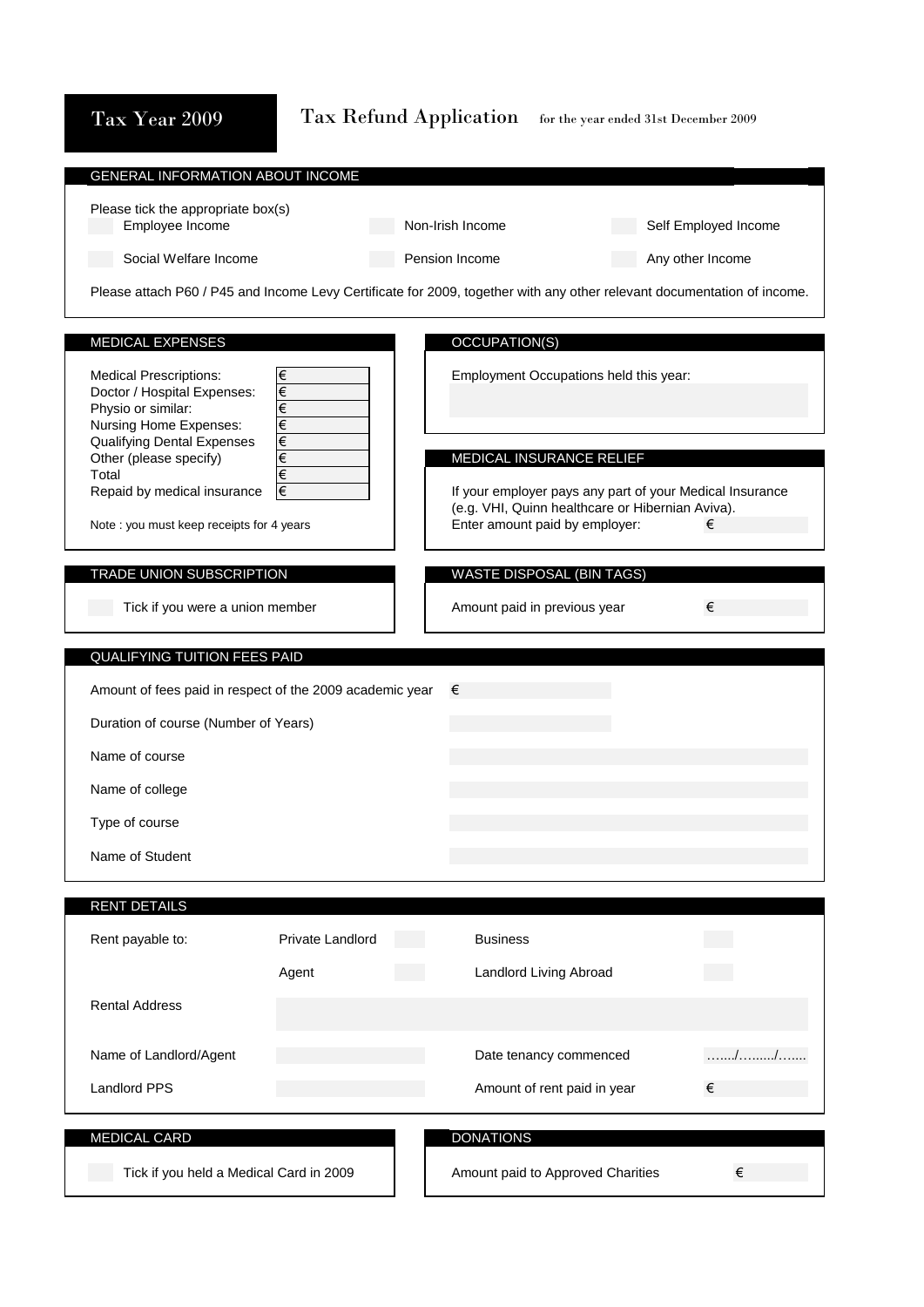## Tax Year 2010 Tax Refund Application for the year ended 31st December 2010

| GENERAL INFORMATION ABOUT INCOME                                                                                        |                         |  |                                                                                    |  |                                                          |  |  |
|-------------------------------------------------------------------------------------------------------------------------|-------------------------|--|------------------------------------------------------------------------------------|--|----------------------------------------------------------|--|--|
| Please tick the appropriate box(s)<br>Employee Income                                                                   |                         |  | Non-Irish Income                                                                   |  | Self Employed Income                                     |  |  |
| Social Welfare Income                                                                                                   |                         |  | Pension Income                                                                     |  | Any other Income                                         |  |  |
| Please attach P60 / P45 and Income Levy Certificate for 2010, together with any other relevant documentation of income. |                         |  |                                                                                    |  |                                                          |  |  |
|                                                                                                                         |                         |  |                                                                                    |  |                                                          |  |  |
| <b>MEDICAL EXPENSES</b>                                                                                                 |                         |  | OCCUPATION(S)                                                                      |  |                                                          |  |  |
| <b>Medical Prescriptions:</b><br>Doctor / Hospital Expenses:<br>Physio or similar:<br>Nursing Home Expenses:            | €<br>€<br>€<br>€        |  | Employment Occupations held this year:                                             |  |                                                          |  |  |
| <b>Qualifying Dental Expenses</b><br>Other (please specify)                                                             | €<br>€                  |  | MEDICAL INSURANCE RELIEF                                                           |  |                                                          |  |  |
| Total<br>Repaid by medical insurance                                                                                    | €<br>€                  |  |                                                                                    |  | If your employer pays any part of your Medical Insurance |  |  |
| Note : you must keep receipts for 4 years                                                                               |                         |  | (e.g. VHI, Quinn healthcare or Hibernian Aviva).<br>Enter amount paid by employer: |  | €                                                        |  |  |
|                                                                                                                         |                         |  |                                                                                    |  |                                                          |  |  |
| TRADE UNION SUBSCRIPTION                                                                                                |                         |  | WASTE DISPOSAL (BIN TAGS)                                                          |  |                                                          |  |  |
| Tick if you were a union member                                                                                         |                         |  | Amount paid in previous year                                                       |  | €                                                        |  |  |
| QUALIFYING TUITION FEES PAID                                                                                            |                         |  |                                                                                    |  |                                                          |  |  |
| Amount of fees paid in respect of the 2010 academic year                                                                |                         |  | €                                                                                  |  |                                                          |  |  |
| Duration of course (Number of Years)                                                                                    |                         |  |                                                                                    |  |                                                          |  |  |
| Name of course                                                                                                          |                         |  |                                                                                    |  |                                                          |  |  |
| Name of college                                                                                                         |                         |  |                                                                                    |  |                                                          |  |  |
| Type of course                                                                                                          |                         |  |                                                                                    |  |                                                          |  |  |
| Name of Student                                                                                                         |                         |  |                                                                                    |  |                                                          |  |  |
|                                                                                                                         |                         |  |                                                                                    |  |                                                          |  |  |
| <b>RENT DETAILS</b><br>Rent payable to:                                                                                 | <b>Private Landlord</b> |  | <b>Business</b>                                                                    |  |                                                          |  |  |
|                                                                                                                         |                         |  |                                                                                    |  |                                                          |  |  |
|                                                                                                                         | Agent                   |  | <b>Landlord Living Abroad</b>                                                      |  |                                                          |  |  |
| <b>Rental Address</b>                                                                                                   |                         |  |                                                                                    |  |                                                          |  |  |
| Name of Landlord/Agent                                                                                                  |                         |  | Date tenancy commenced                                                             |  | . / /                                                    |  |  |
| <b>Landlord PPS</b>                                                                                                     |                         |  | Amount of rent paid in year                                                        |  | €                                                        |  |  |
|                                                                                                                         |                         |  |                                                                                    |  |                                                          |  |  |
| <b>MEDICAL CARD</b>                                                                                                     |                         |  | <b>DONATIONS</b>                                                                   |  |                                                          |  |  |
| Tick if you held a Medical Card in 2010                                                                                 |                         |  | Amount paid to Approved Charities                                                  |  | €                                                        |  |  |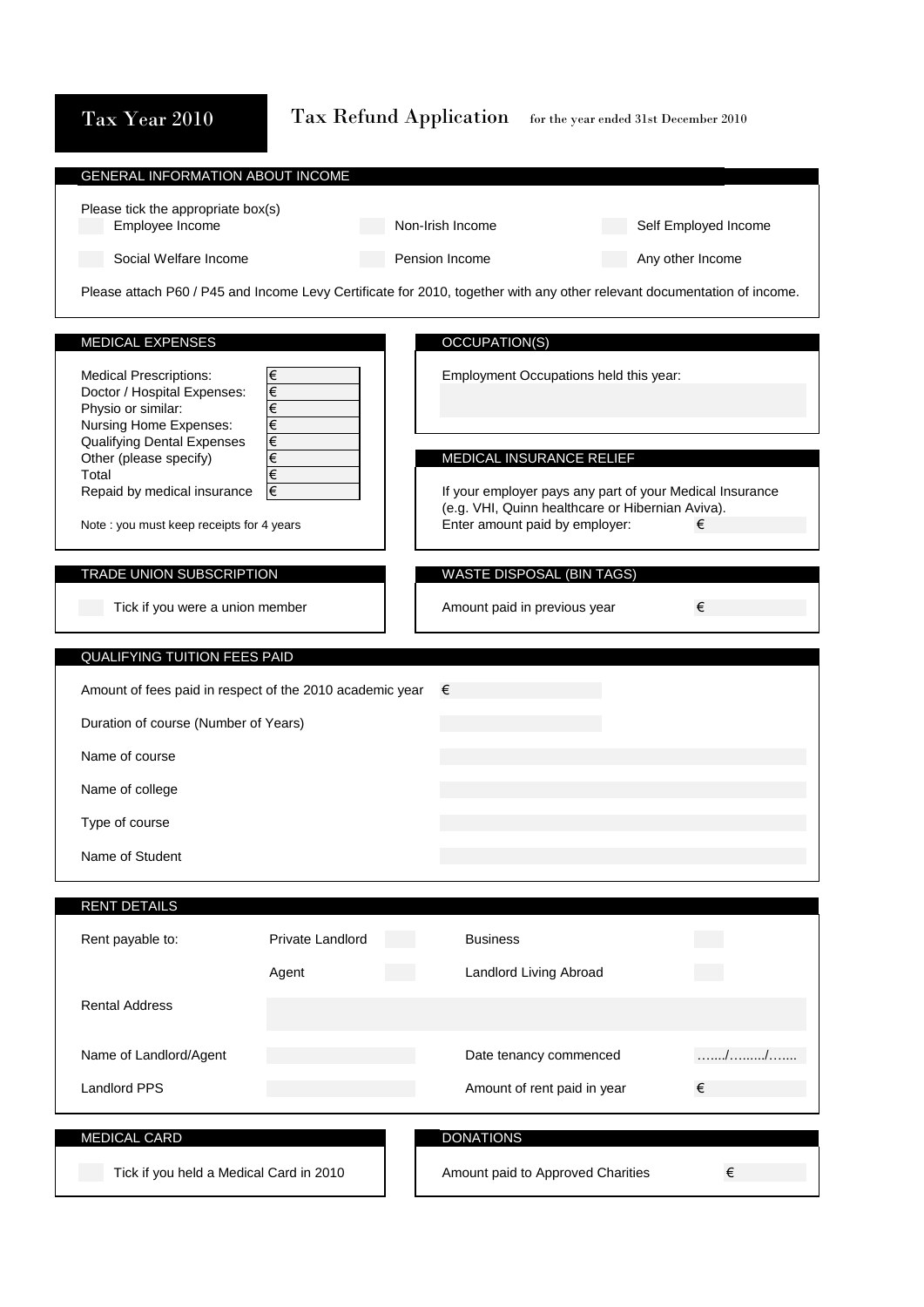## YourTaxRefund.ie Tax Refund Application

'Owenabue' Ballinphellic, Ballinhassig, Co. Cork.

Ph: 0870969950 [info@yourtaxrefund.ie](mailto:info@yourtaxrefund.ie)

| DECLARATION TO REVENUE COMMISSIONERS OF IRELAND |                                                                                                                                                                                                                                                                                                                     |
|-------------------------------------------------|---------------------------------------------------------------------------------------------------------------------------------------------------------------------------------------------------------------------------------------------------------------------------------------------------------------------|
|                                                 |                                                                                                                                                                                                                                                                                                                     |
| Name                                            |                                                                                                                                                                                                                                                                                                                     |
| Date of Birth                                   | $\frac{1}{2}$ $\frac{1}{2}$ $\frac{1}{2}$ $\frac{1}{2}$ $\frac{1}{2}$ $\frac{1}{2}$ $\frac{1}{2}$ $\frac{1}{2}$ $\frac{1}{2}$ $\frac{1}{2}$ $\frac{1}{2}$ $\frac{1}{2}$ $\frac{1}{2}$ $\frac{1}{2}$ $\frac{1}{2}$ $\frac{1}{2}$ $\frac{1}{2}$ $\frac{1}{2}$ $\frac{1}{2}$ $\frac{1}{2}$ $\frac{1}{2}$ $\frac{1}{2}$ |
| PPS No.                                         |                                                                                                                                                                                                                                                                                                                     |
|                                                 | Hereby declare to The Revenue Commissioners of Ireland and to that I wish YourTaxRefund (TAIN 72747N)<br>to act as my agent in all aspects of my Income Tax, PRSI and Income Levy Refund applications.                                                                                                              |
| Revenue Commissioners of Ireland.               | I confirm that this authorisation will remain in place until finalisation of my respective tax return by the                                                                                                                                                                                                        |
| YourTaxRefund (TAIN 72747N)                     | I authorise the transfer of any refund due to me by the Revenue Commissioners of Ireland to                                                                                                                                                                                                                         |
| Please sign this confirmation here              |                                                                                                                                                                                                                                                                                                                     |
| Date                                            | . / /                                                                                                                                                                                                                                                                                                               |

……………………………………………………………………………………………………………………………………………………..

*Yourtaxrefund.ie is the online trading name for Ahern Accounting and Taxation Services Limited Company No.428861 Ahern Accounting and Taxation Services Limited, trading online as yourtaxrefund.ie is a registered tax agent with the Revenue Commissioners of Ireland (TAIN 72747N).*